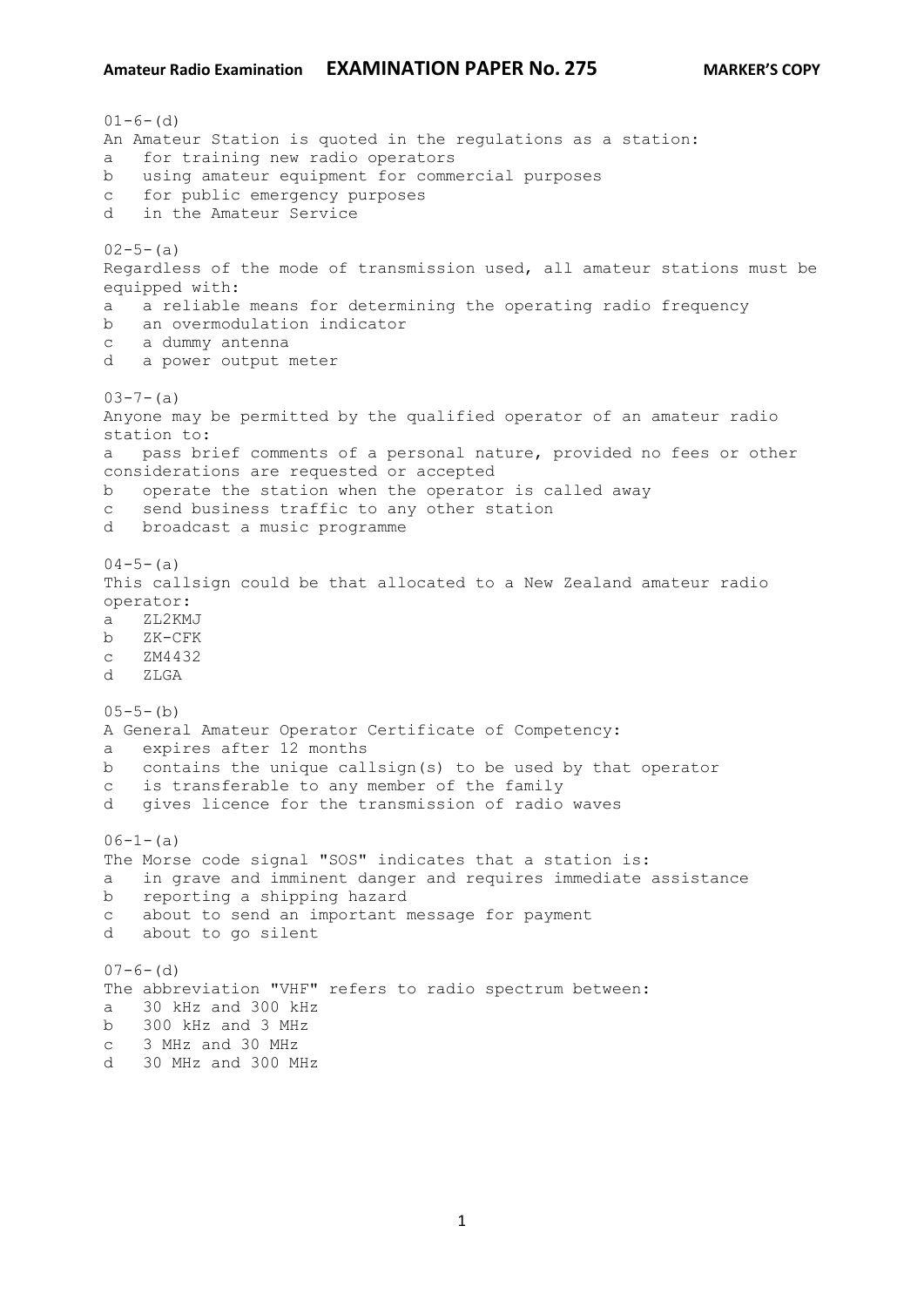```
08-0- (d)
Amateur stations are often described as being "frequency agile". This 
means:
a operation is restricted to frequency modulation only
b operators can operate anywhere on a shared band
c a bandswitch is required on all transmitters
d operators can change frequency on a shared band to avoid interfering
09-6-(d)The New Zealand amateur radio bandplans are:
a obligatory for all amateur radio operators
b only for testing and development purposes
c indicators of where distant stations can be worked
d recommended, all amateur radio operators should observe them
10-8- (d)
The term describing opposition to electron flow in a circuit is:
a current
b voltage 
c power
d resistance
11-7-(a)Four good electrical insulators are:
a glass, air, plastic, porcelain
b plastic, rubber, wood, carbon
c glass, wood, copper, porcelain
d paper, glass, air, aluminium
12 - 5 - (a)The voltage "two volts" is also:
a 2,000 mV
b 2,000 kV
c 2,000 uV
d 2,000 MV
13-4- (c)
The voltage to cause a current of 4.4 ampere to flow in a 50 ohm 
resistance is:
a 2220 volt
b 22.0 volt 
c 220 volt
d 0.222 volt
14-3-(b)A resistor with 10 volt applied across it and passing a current of 1 mA 
has a value of:
a 10 ohm
b 10 kilohm
c 100 ohm
d 1 kilohm
```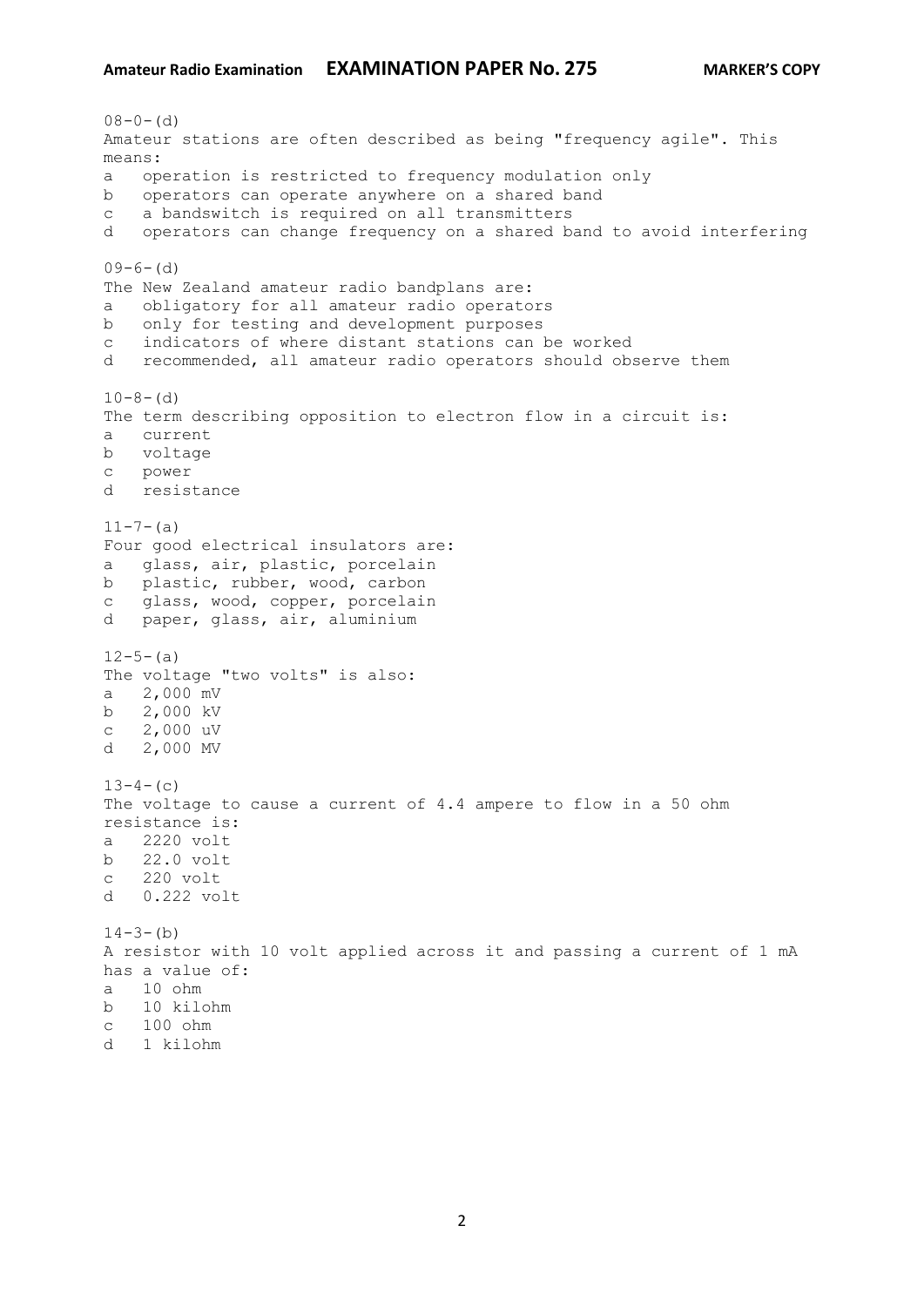```
15-8- (c)
Two resistors are connected in parallel. One is 75 ohm and the other is 
50 ohm. The total resistance of this parallel circuit is:
a 10 ohm
b 70 ohm 
c 30 ohm 
d 40 ohm 
16-0- (d)
A 6 ohm resistor is connected in parallel with a 30 ohm resistor. The 
total resistance of the combination is:
a 8 ohm
b 24 ohm
c 35 ohm 
d 5 ohm
17-1-(b)
Two resistors are in parallel. Resistor A carries twice the current of 
resistor B, which means that:
a B has half the resistance of A
b A has half the resistance of B 
c the voltage across A is twice that across B
d the voltage across B is twice that across B 
18-3-(b)When two 1000 ohm 5 watt resistors are connected in parallel, they can
dissipate a maximum total power of:
a 40 watt
b 10 watt 
c 20 watt 
d 5 watt
19-3-(a)If two 10 ohm resistors are connected in series with a 10 volt battery, 
the battery load is:
a 5 watt
b 10 watt
c 20 watt 
d 100 watt
20 - 8 - (a)The "rms voltage" of a sinewave signal is:
a 0.707 times the peak voltage
b half the peak voltage
c 1.414 times the peak voltage
d the peak-to-peak voltage
21-3-(c)
Two metal plates separated by air form a 0.001 uF capacitor. Its value 
may be changed to 0.002 uF by:
a making the plates smaller in size
b moving the plates apart
c bringing the metal plates closer together
d touching the two plates together
```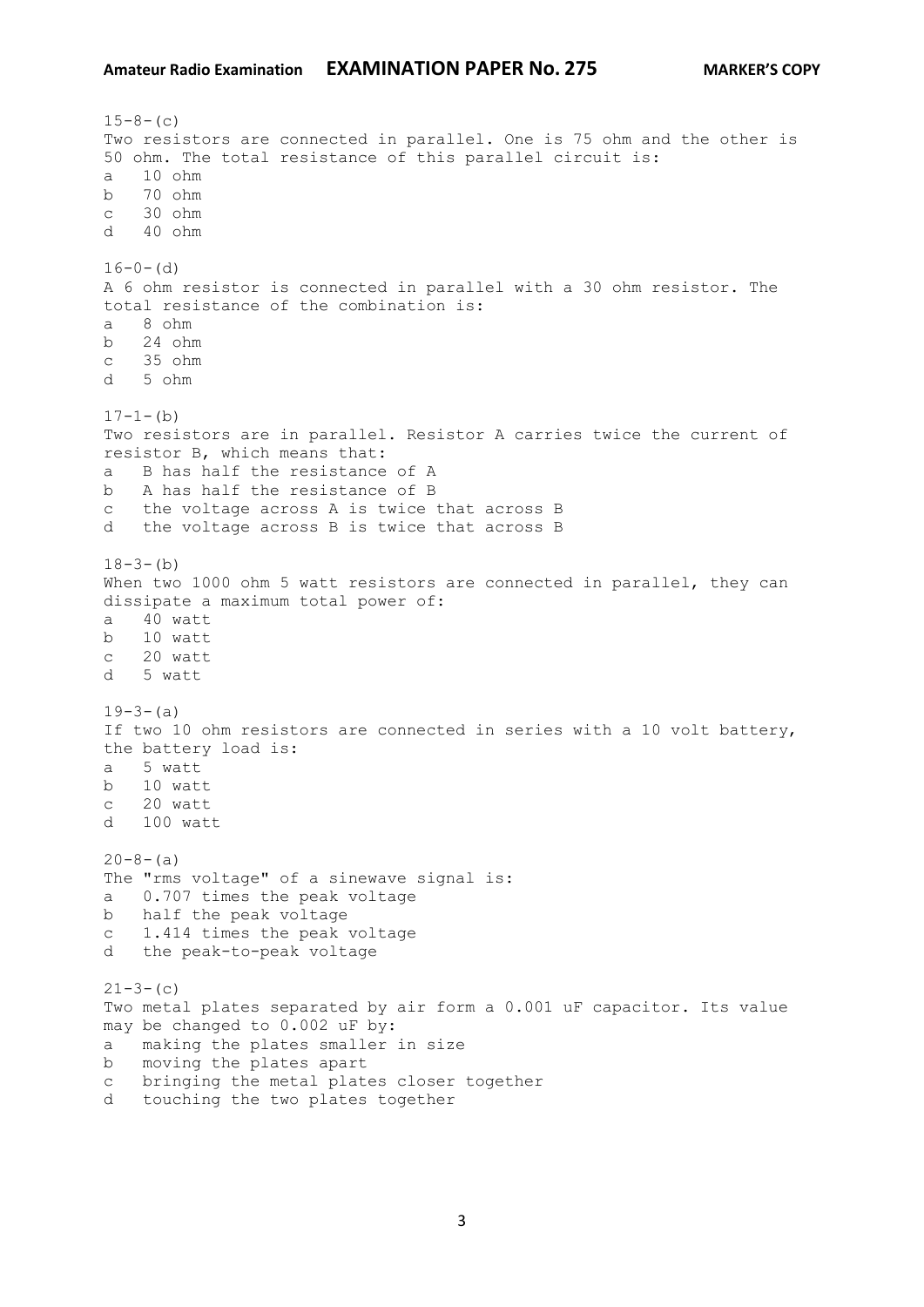$22-1-$ (c) Two 20 uH inductances are connected in series. The total inductance is: a 10 uH b 20 uH c 40 uH d 80 uH  $23-8-(b)$ The correct colour coding for the earth wire in a flexible mains lead is: a brown b yellow and green c blue d white  $24-4-(a)$ The three leads from a PNP transistor are named the: a collector, emitter, base b collector, source, drain c gate, source, drain d drain, base, source  $25-0-(b)$ A varactor diode acts like a variable: a resistance b capacitance c voltage regulator d inductance  $26-2-(c)$ This semiconductor device has characteristics most similar to a triode valve: a junction diode b zener diode c field effect transistor d bipolar transistor  $27 - 3 - (d)$ The following meter could be used to measure the power supply current drawn by a small hand-held transistorised receiver: a a power meter b an RF ammeter c an electrostatic voltmeter d a DC ammeter  $28-0-(b)$ Assuming the same impedances, the input to an amplifier is 1 volt rms and the output 10 volt rms. This is an increase of: a 3 dB b 20 dB c 6 dB d 10 dB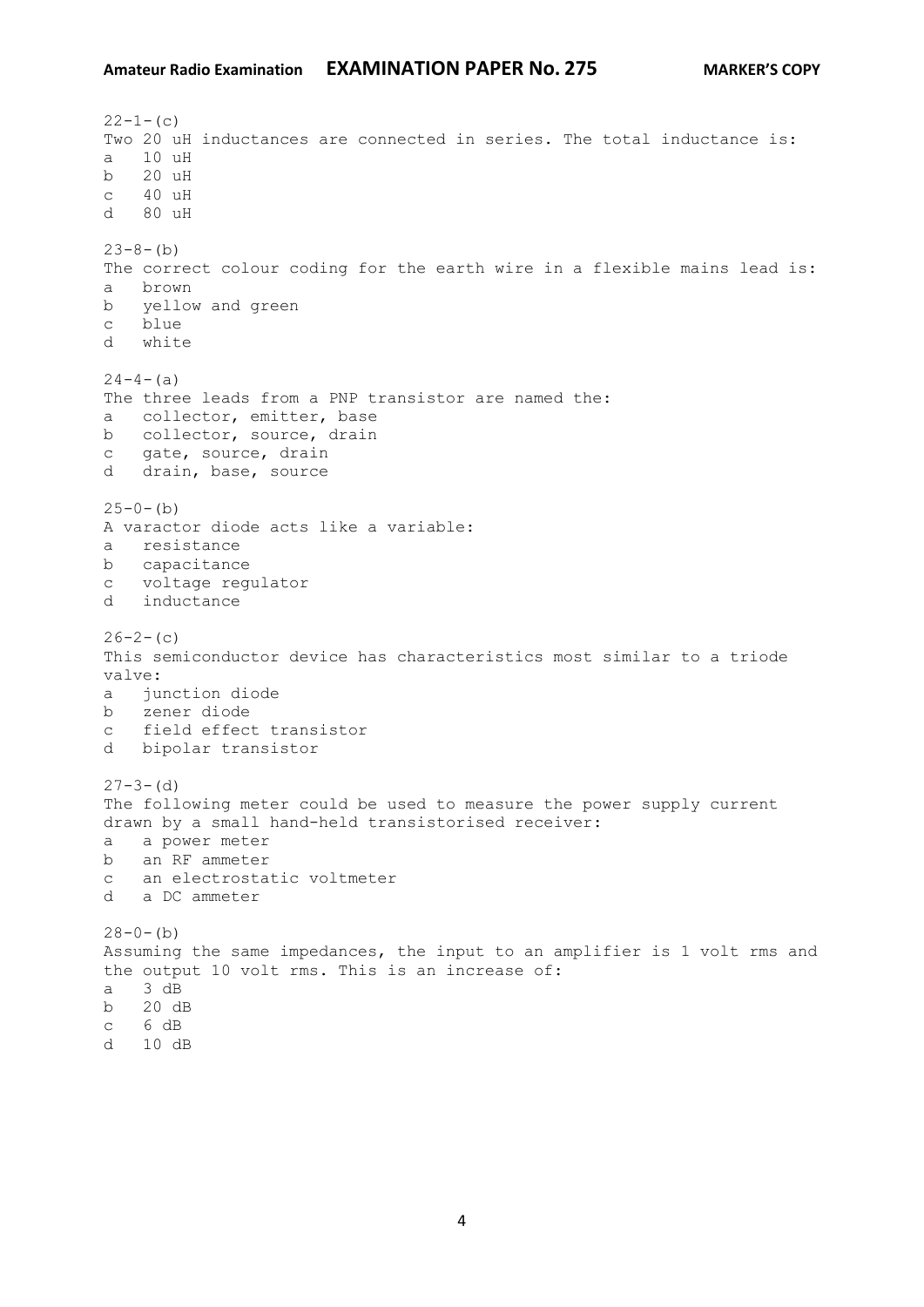$29 - 7 - (b)$ In an HF station, the connection between the SWR bridge and the switch used for selecting between multiple antennas, is normally a: a twisted pair cable b coaxial cable c quarter-wave matching section d short length of balanced ladder-line  $30-3-(a)$ In a frequency modulation receiver, the output of this is connected to the mixer: a the high frequency oscillator b the frequency discriminator c the intermediate frequency amplifier d the speaker and/or headphones  $31 - 7 - (b)$ In a single sideband and CW receiver, the output from this is connected to the product detector: a the mixer b the beat frequency oscillator c the radio frequency amplifier d the audio frequency amplifier  $32-4-(c)$ If two receivers are compared, the more sensitive receiver will produce: a more than one signal b less signal and more noise c more signal and less noise d a steady oscillator drift  $33-0-$  (d) This audio shaping network is added at an FM receiver to restore proportionally attenuated lower audio frequencies: a a pre-emphasis network b an audio prescaler c a heterodyne suppressor d a de-emphasis network  $34-0-$  (c) The tuning control of a superhet receiver changes the tuned frequency of the: a audio amplifier b IF amplifier c local oscillator d post-detector amplifier  $35-0-$  (d) A communications receiver provides a choice of four IF bandpass filters installed in it, one at 250 Hz, one at 500 Hz, one at 2.4 kHz, and one at 6 kHz. If you were listening to a single sideband transmission, you would use: a 250 Hz b 6 kHz c 500 Hz d 2.4 kHz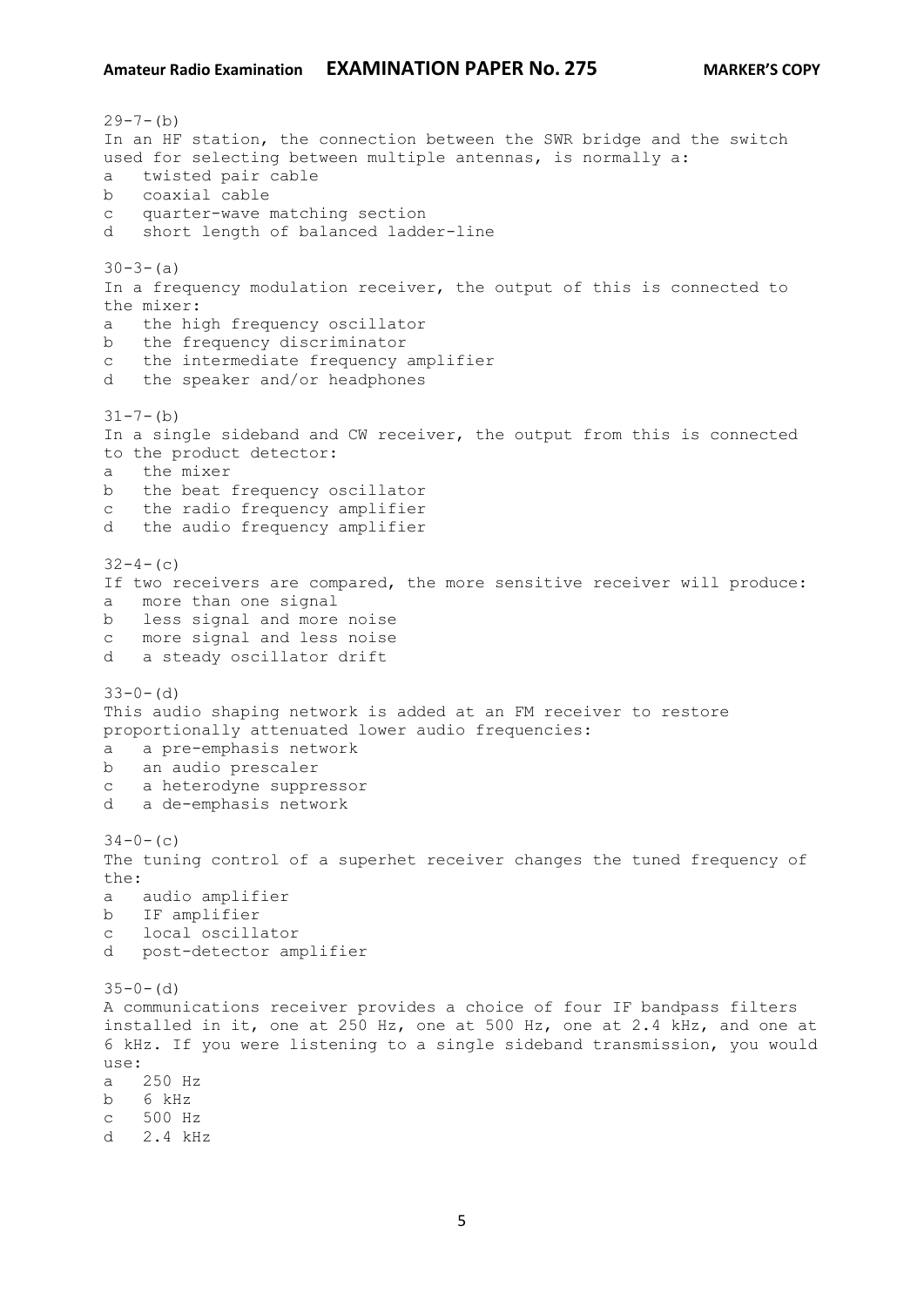```
36-5-(b)Front-end selectivity is provided by resonant networks both before and 
after the RF stage in a superhet receiver. This whole section of the 
receiver is often referred to as the:
a preamble
b preselector
c preamplifier
d pass-selector
37-1-(a)In a frequency modulation transmitter, the microphone is connected to 
the:
a speech amplifier
b modulator
c power amplifier
d oscillator
38-9-(b)In an single sideband transmitter, this is located between the mixer and 
the antenna:
a variable frequency oscillator
b linear amplifier
c balanced modulator
d radio frequency oscillator
39-6-(c)The difference between DC input power and RF power output of a 
transmitter RF amplifier:
a radiates from the antenna
b is lost in the feedline
c is dissipated as heat
d is due to oscillating current
40 - 7 - (a)Harmonic frequencies are:
a at multiples of the fundamental frequency
b always lower in frequency than the fundamental frequency
c any unwanted frequency above the fundamental frequency
d any frequency causing TVI
41-0- (d)
Harmonics are to be avoided because they:
a cause damage to amateur equipment
b make your signal unreadable at other stations on that band
c cause possible interference to other users of that band
d cause possible interference to services using other bands
42 - 5 - (b)The capacitor value best suited for filtering the output of a 12 volt 1 
amp DC power supply is:
a 100 pF
b 10,000 uF
c 10 nF
d 100 nF
```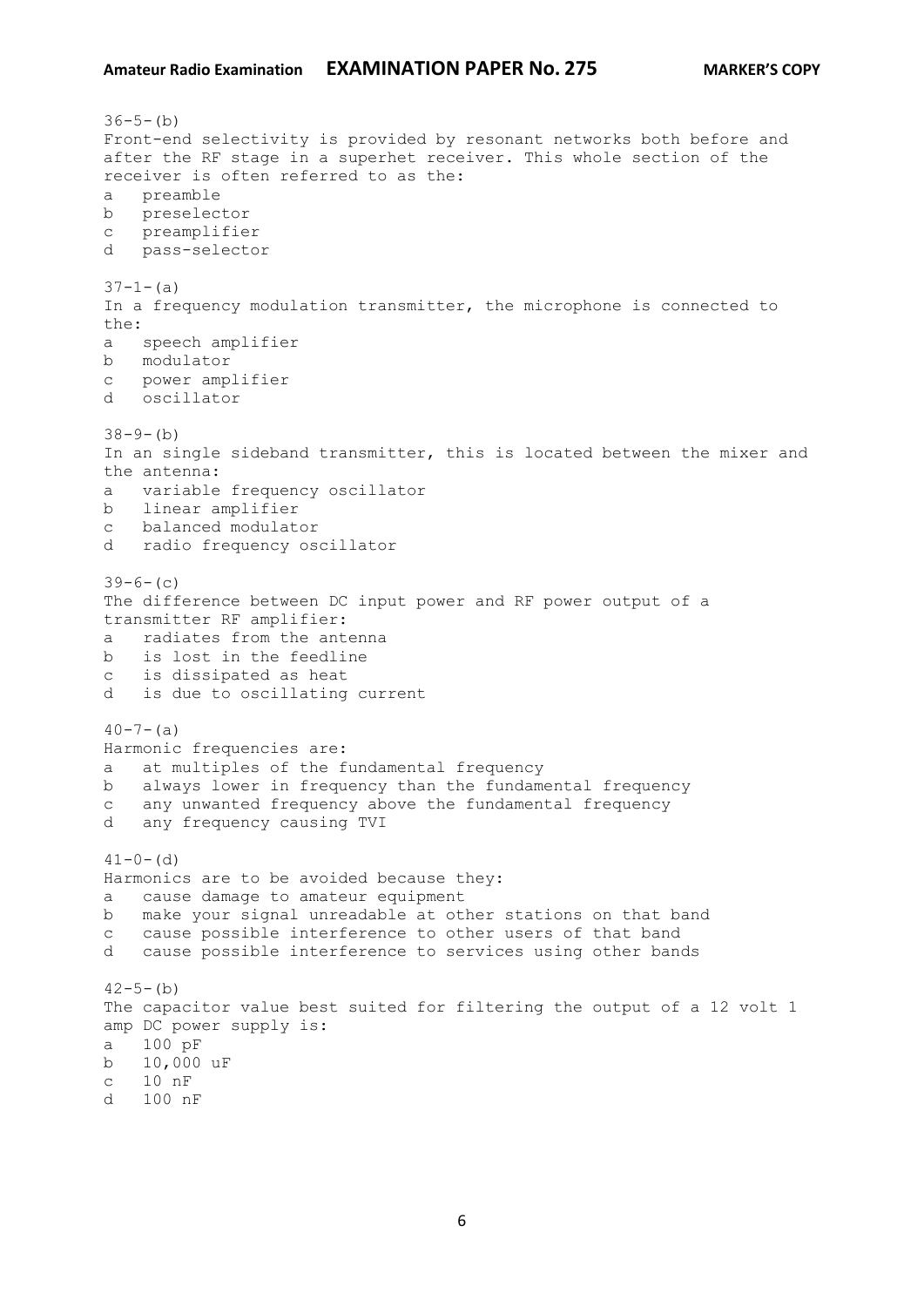$43-0-$  (d) A filter is used in a power supply to: a filter RF radiation from the output of the power supply b restore voltage variations c act as a 50 Hz tuned circuit d smooth the rectified waveform from the rectifier  $44-7-(a)$ When conversing via a VHF or UHF repeater, you should pause between overs for about: a 3 seconds b half a second c 30 seconds d several minutes  $45-4-$  (d) The standard frequency offset (split) for 2 metre repeaters in New Zealand is: a plus 600 kHz below 147 MHz, minus 600 kHz on or above 147 MHz b minus 5 MHz below 147 MHz, plus 5 MHz kHz on or above 147 MHz c plus 5 MHz below 147 MHz, minus 5 MHz kHz on or above 147 MHz d plus 600 kHz above 147 MHz, minus 600 kHz on or below 147 MHz  $46-8-$  (c) Many receivers have both RF and AF gain controls. These allow the operator to: a vary the receiver frequency and AM transmitter frequency independently b vary the low and high frequency audio gain independently c vary the gain of the radio frequency and audio frequency amplifier stages independently d vary the receiver's "real" and "absolute" frequencies independently  $47-4-$  (c) The "Q" signal "what is your location?" is: a QRZ? b QTC? c QTH? d QRL?  $48 - 7 - (b)$ An RF transmission line should be matched at the transmitter end to: a prevent frequency drift b transfer maximum power to the antenna c overcome fading of the transmitted signal d ensure that the radiated signal has the intended polarisation  $49-5-(b)$ An instrument to check whether RF power in the transmission line is transferred to the antenna is: a an antenna tuner b a standing wave ratio meter c a dummy load d a keying monitor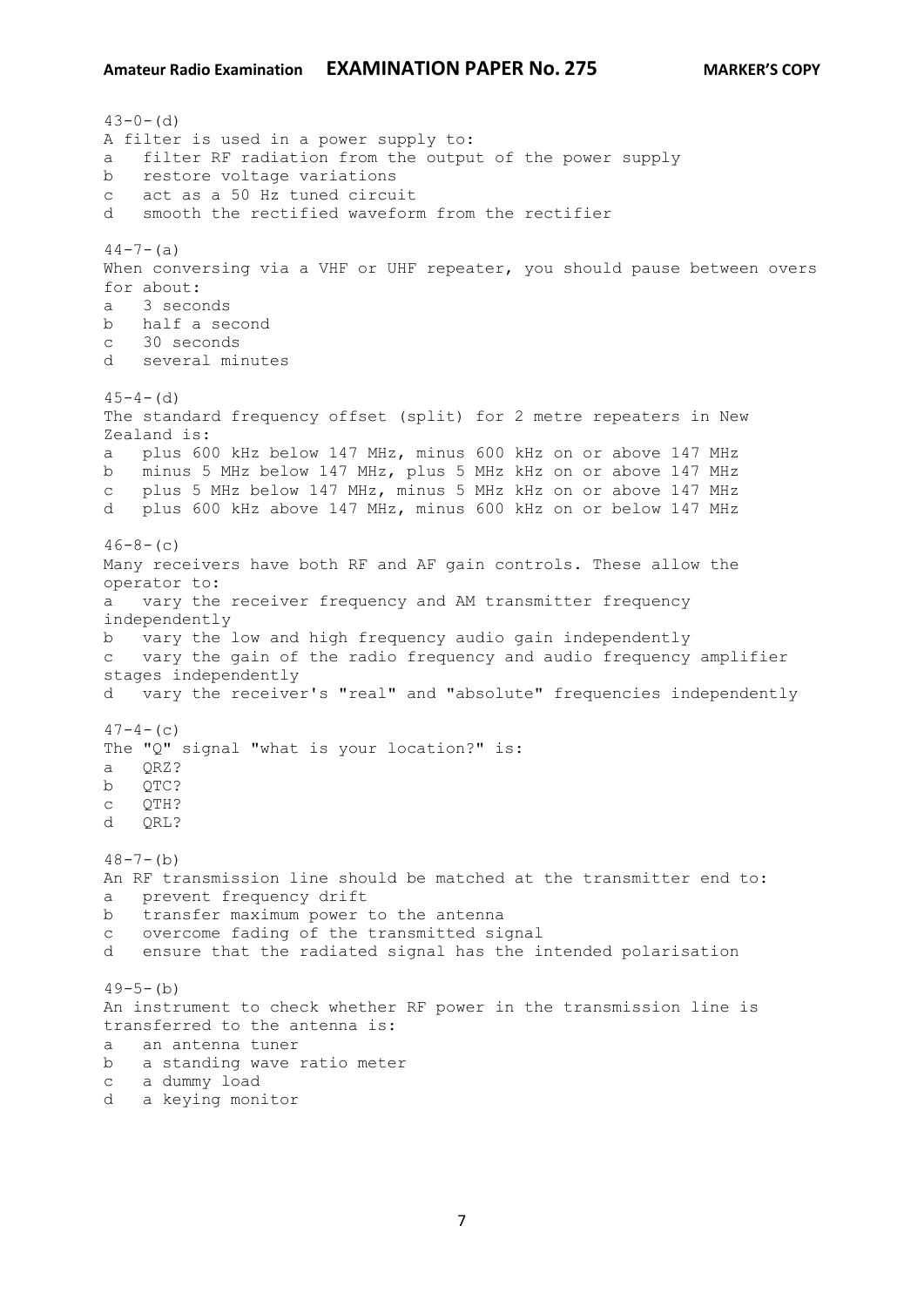```
50-9-(a)
Radio wave polarisation is defined by the orientation of the radiated:
a electric field
b magnetic field
c inductive field
d capacitive field
51-9-(b)A half-wave antenna resonant at 7100 kHz is approximately this long:
a 40 metres
b 20 metres
c 80 metres
d 160 metres
52 - 1 - (a)A half-wave antenna cut for 7 MHz can be used on this band without 
change:
a 15 metre
b 10 metre
c 20 metre
d 80 metre
53-4-(c)The maximum radiation from a three element Yagi antenna is:
a in the direction of the reflector end of the boom
b at right angles to the boom
c in the direction of the director end of the boom
d parallel to the line of the coaxial feeder
54-5-(a)That portion of HF radiation which is directly affected by the surface of 
the earth is called:
a ground wave
b local field wave
c inverted wave
d ionospheric wave
55 - 7 - (a)A variation in received signal strength caused by slowly changing 
differences in path lengths is called:
a fading
b absorption
c fluctuation
d path loss
56-7-(b)VHF or UHF signals transmitted towards a tall building are often received
at a more distant point in another direction because:
a these waves are easily bent by the ionosphere
b these waves are easily reflected by objects in their path
c you can never tell in which direction a wave is travelling
d tall buildings have elevators
```